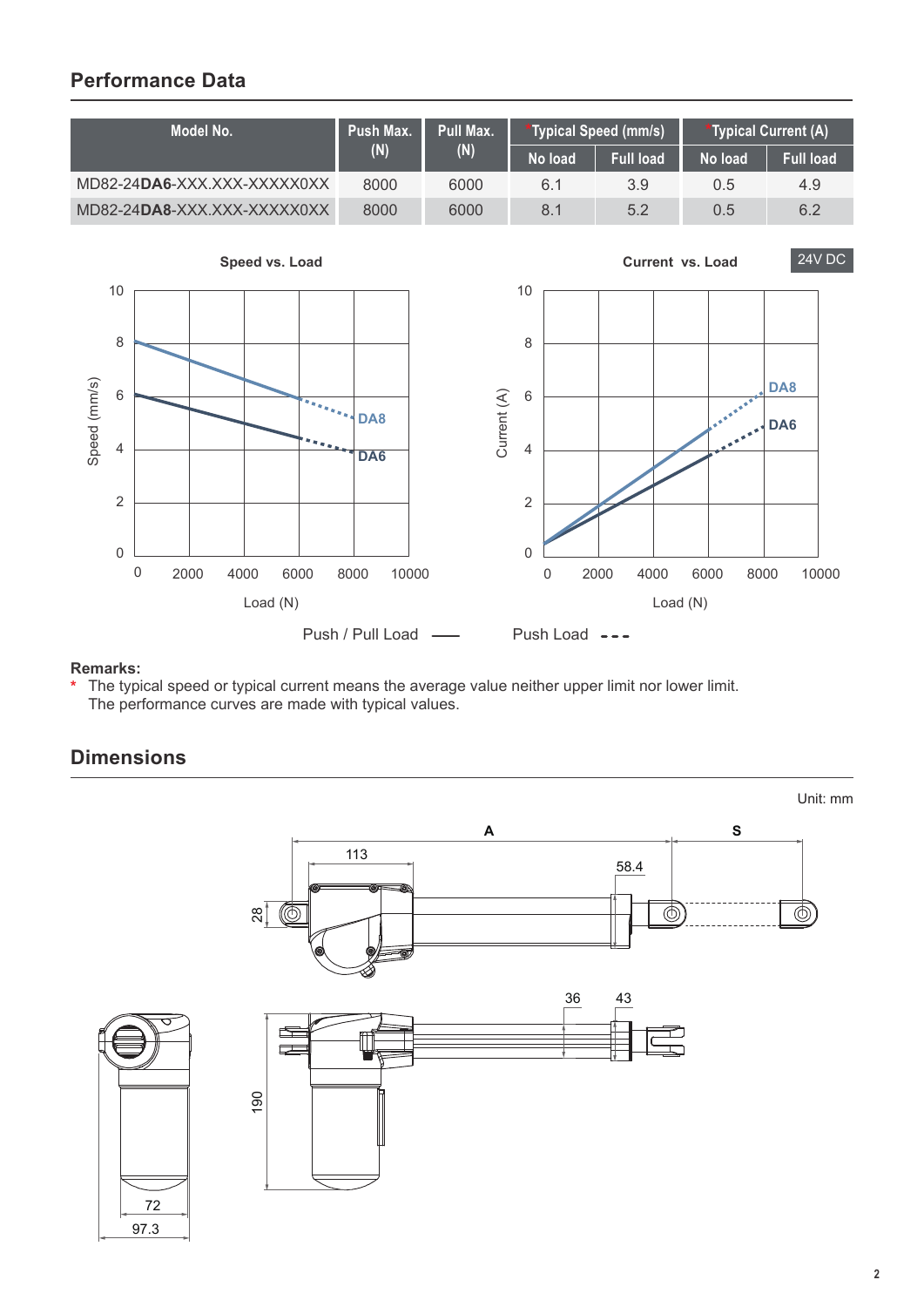## www.aktuator.ru 8 (499) 703-13-84 aktuator-mail@mail.ru

### **Installation Dimension**

### **● Retracted length (A)**

| <b>Front connector code</b> |                                   |                                   | M. N                       |
|-----------------------------|-----------------------------------|-----------------------------------|----------------------------|
| <b>Standard</b>             | $A \geq S+177$ mm ( $\pm 3$ mm)   | $A \geq S+195$ mm (±3mm)          | $A \geq S + 245$ mm (±3mm) |
| With Safety nut (SN)        | $A \geq S + 182$ mm ( $\pm 3$ mm) | $A \geq S + 200$ mm ( $\pm 3$ mm) | $A \geq S+250$ mm (±3mm)   |

Available stroke (S) range = 50 ~ 400 mm Extended length =  $S + A$ 

#### **● Front connector**

**7:** Drilled hole with nylon bushing **8:** Aluminum alloy clevis

**M:** Aluminum alloy clevis with MR3 manual release









**N:** Zinc alloy clevis with MR3 manual release



![](_page_2_Figure_16.jpeg)

#### **● Rear connector**

**1:** Zinc alloy clevis

![](_page_2_Picture_19.jpeg)

**● Pivot orientation of rear connectors**

![](_page_2_Figure_21.jpeg)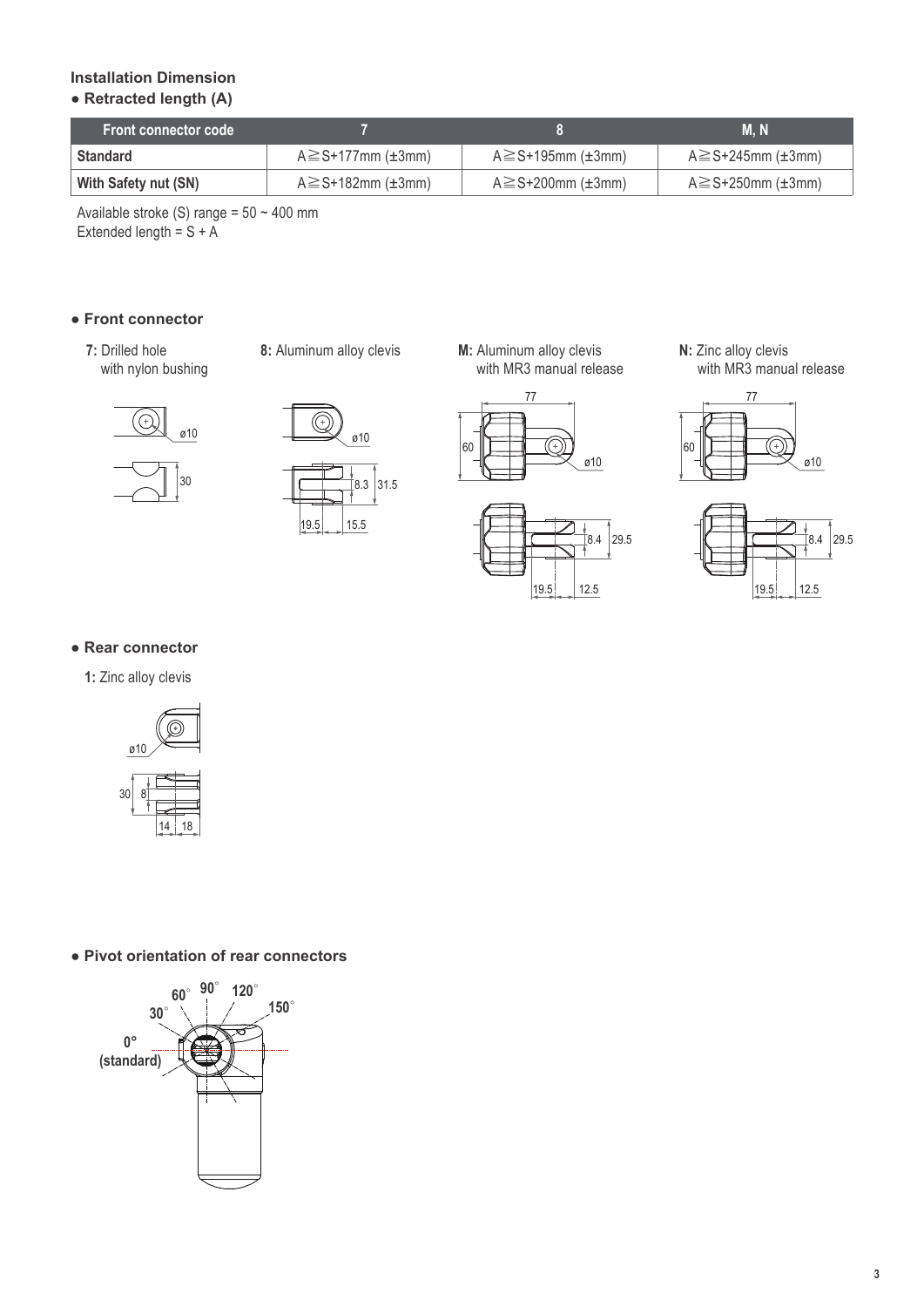## **Compatibility**

| <b>Product</b>     | <b>Model</b>   | MD82 spec                                                                   |  |  |  |
|--------------------|----------------|-----------------------------------------------------------------------------|--|--|--|
| <b>Control box</b> | 01XVO2, 01XVO3 | - Without positioning feedback sensors<br>- With J1-type ø6.35 phone jack   |  |  |  |
|                    | $01$ XV4O-GO   | - Without positioning feedback sensors<br>- With J2-type ø6.35 phone jack   |  |  |  |
|                    | 01XV5O-N       | - Without positioning feedback sensors<br>- With L2-type minifit 6-pin plug |  |  |  |

### **Cable Plug**

![](_page_3_Figure_5.jpeg)

Note: Connect (M+) to '+' & (M-) to '-' of DC power, the actuator will extend.

### **Certifications**

The 01NS82 actuator is compliant with the following regulations, in terms of the essential conformity requirements of MDD Directive of 93/42/EEC.

| <b>Emission</b>                                    | <b>Immunity</b>                                                                                     |  |  |  |
|----------------------------------------------------|-----------------------------------------------------------------------------------------------------|--|--|--|
| EN 60601-1-2:2015<br>CISPR 11:2015 Group I Class B | EN 60601-1-2:2015<br>IEC 61000-4-2:2008<br>IEC 61000-4-3:2006+A1:2007+A2:2010<br>IEC 61000-4-8:2009 |  |  |  |